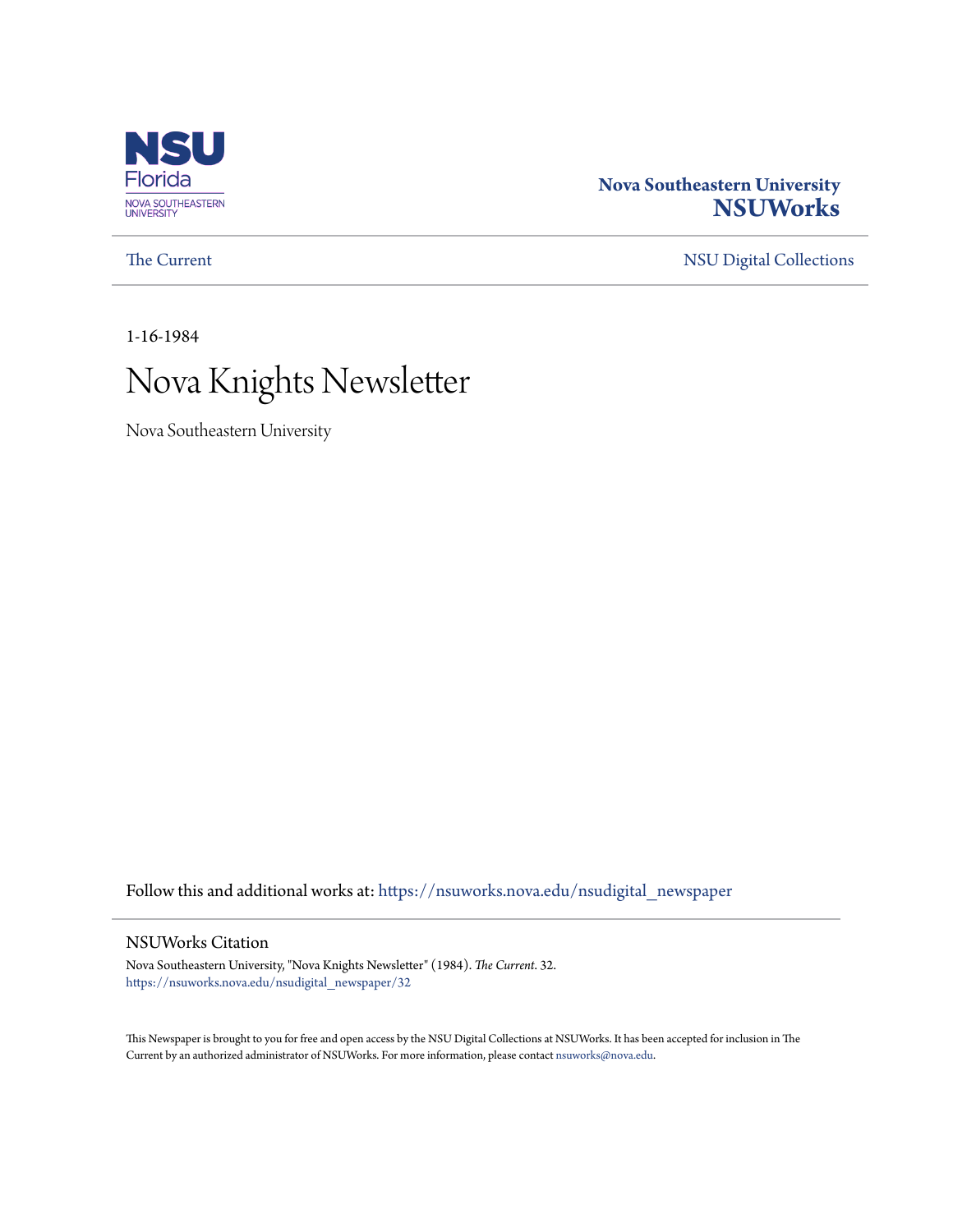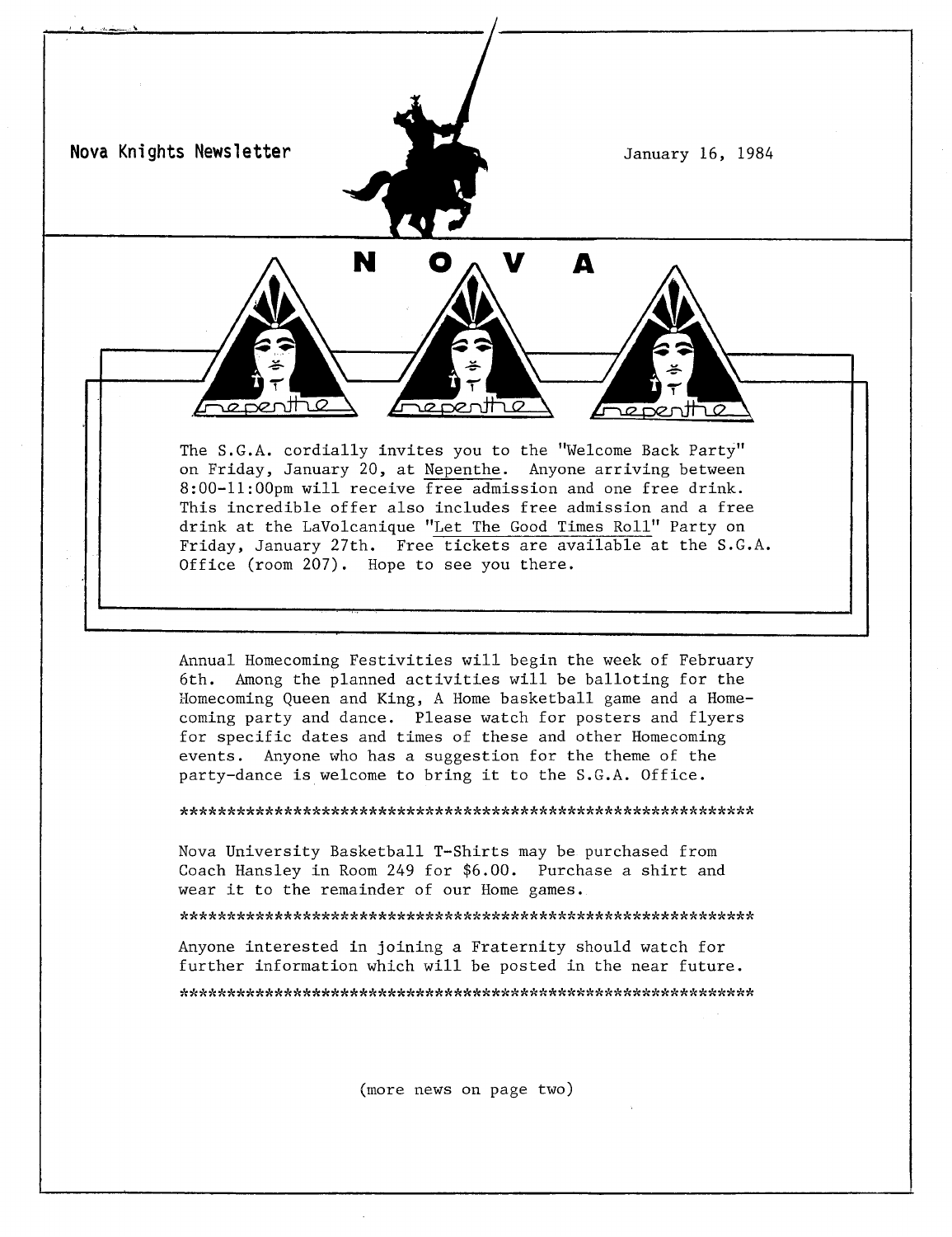#### \*\*\*\*\*\*\*\*\*\*\*\*\*\*\*\*\*\*\*\*\*\*\*\*\*\*\*\*\*\*\*\*\*\*\*\*\*\*\*\*\*\*\*\*\*\*\*\*\*\*\*\*\*\*\*\*\*\*\*\*\*\*\*\*\*\*,

### E D I TOR I A L

No one condones or promotes the terrorism which has lately killed so many, both military and civilian, but terrorism sells newspapers and gives our President an excuse to keep our Marines in the game. We must take away the slant the media has been imposing on the situation: A terrorist is someone who kills civilians, a soldier is someone who kills other soldiers. Presently in Afghanistan, Afghan "rebels" use tactics similar to rhose of the Palestinian "terrorists", against the occupying Russian Army. Does the Russian media label the Afghans "terrorists" and the Palestines "rebels"? The comparison would be easier to see if we ourselves were not so deeply involved.

Sentiment is increasing to withdraw our Marines from Lebanon but the gatekeepers of our media have been ignoring **it.** If our Marines were fighting a war where labels such as "soldier", "terrorist", "civilian", "enemy" and "ally" were more clearly applicable, perhaps there would be less sentiment for withdrawal and less slanted reporting.

(continued on page three)

 $\mathbf{r}_{\alpha}$